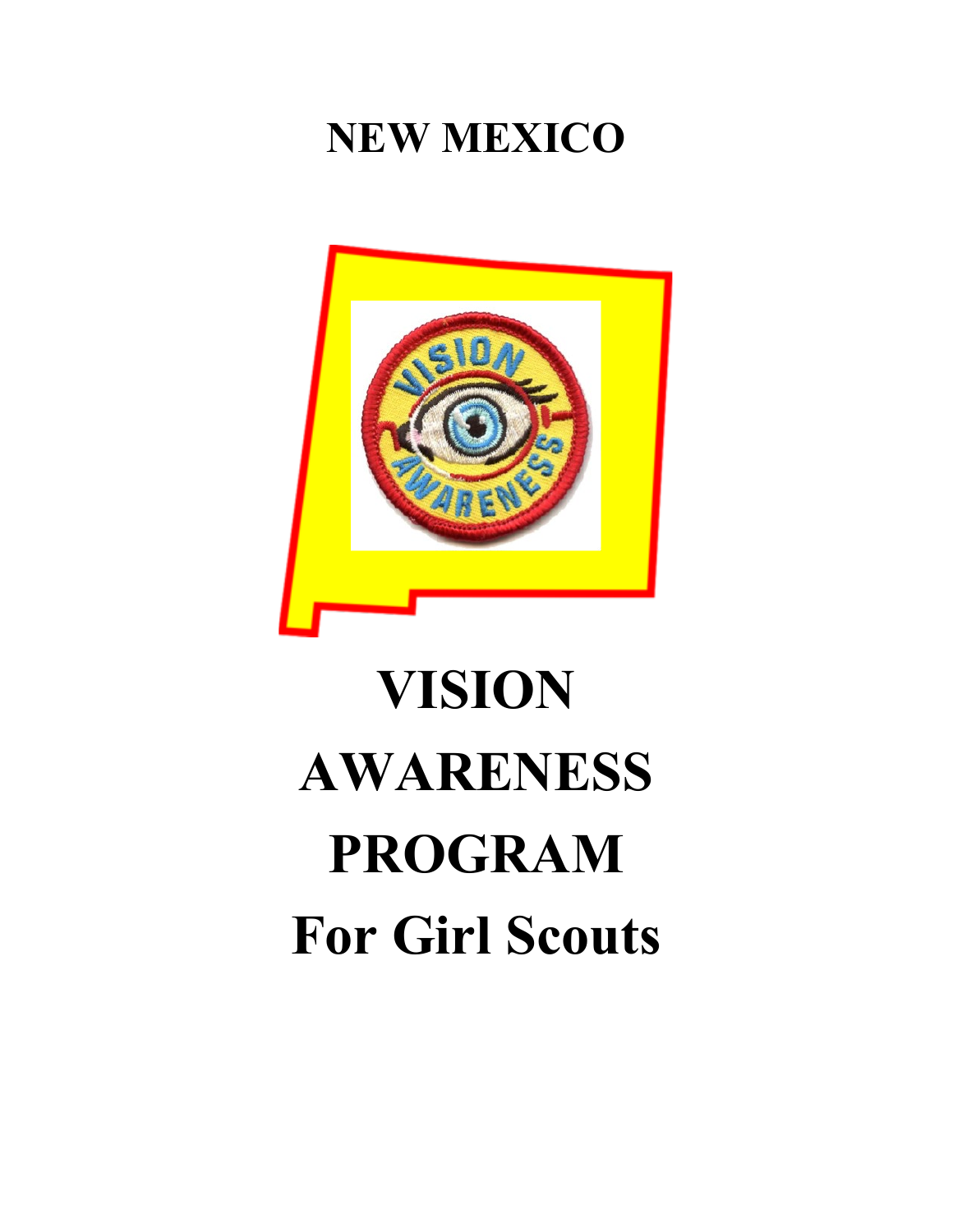

## **The New Mexico Optometric Association**

Girl Scouts offer a wide variety of opportunities and activities. With this in mind, the New Mexico Optometric Association (NMOA) would like to offer all Girl Scouts the opportunity to earn a Vision Awareness Patch.

NMOA is an association committed to enhancing the quality of eye care. We believe the activities required for the girls to earn the patch will make them more aware of the importance of eyesight and good vision care. Further, their efforts may even spark an interest in Optometry or related fields.

Each Vision Awareness Patch is \$1.00. If your troop is interested in earning the Vision Awareness Patch, please contact Dr. Mamie Chan at (505) 717-2005 or online wsb.abqeyecare.com. We are promoting participation by our members, so be sure to check if there is a NMOA doctor in your area that would be willing to assist your troop in earning the Vision Awareness Patch.

-----------------------------------------------------------------------------------------------------------------------------------------

|               | <b>The New Mexico Optometric Association</b> |        |  |
|---------------|----------------------------------------------|--------|--|
|               | REQUEST FOR VISION AWARENESS PATCH           |        |  |
| Please send # | of patches to Troop $#$                      |        |  |
| Council       |                                              |        |  |
| Leaders Name  |                                              |        |  |
| Address       |                                              |        |  |
|               | City, State & Zip Code                       |        |  |
|               | Enclosed \$1each $x =$ \$                    | total. |  |
|               | Mail to: Dr. Mamie Chan - ABQ Eye Care       |        |  |
|               | 5341 Wyoming Blvd NE                         |        |  |
|               | Albuquerque, NM 87109                        |        |  |
|               | Make checks payable to: ABQ Eye Care         |        |  |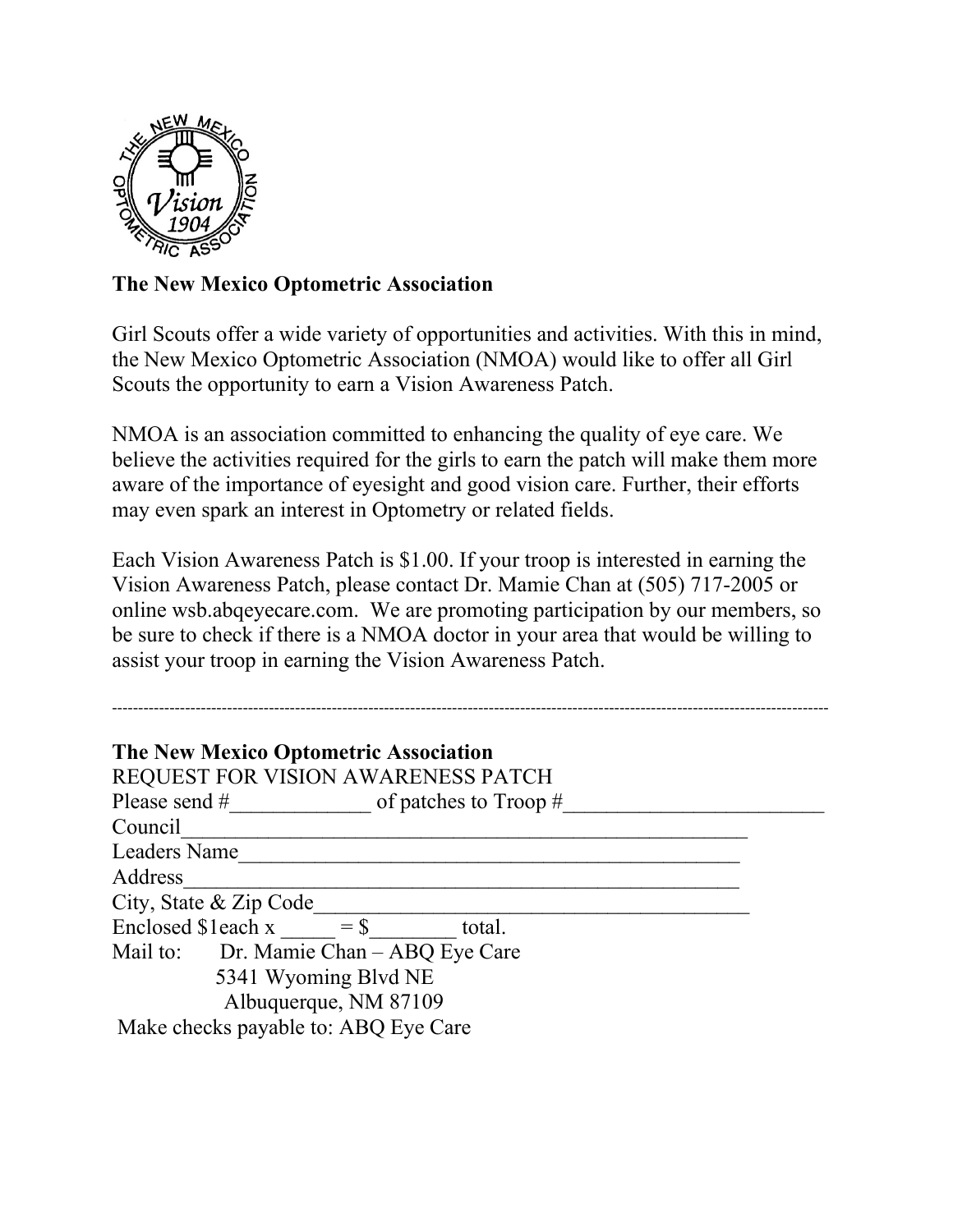

**The New Mexico Optometric Association** 

I give my permission for to have her picture taken and shared via **The New Mexico Optometric Association** & Girl Scouts New Mexico Trails to help promote the Vision Awareness Girl Scout Patch Program.

We would like to share their experience with our associates!

| Parent Signature:       | Date: |
|-------------------------|-------|
| Troop Leader Signature: | Date: |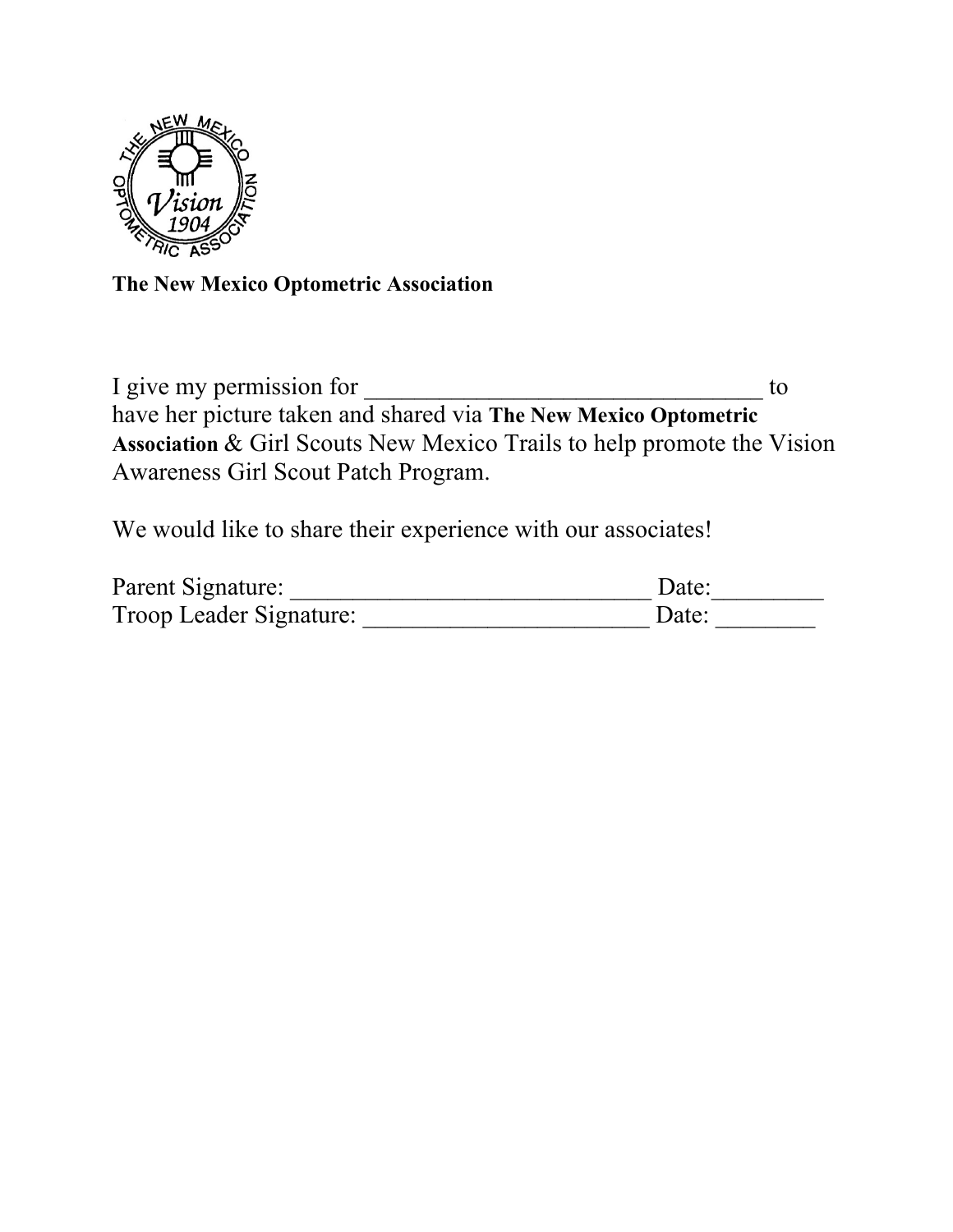## **NMOA Girl Scout Vision Awareness**

## **Patch Program Requirements**

#### *Complete at least 2 activities, including one of the starred activities*



**\*1. Visit an optometrist** in your area or have one come to a meeting. Have a list prepared with questions such as: How are eyes tested? What is nearsightedness, farsightedness and astigmatism? Who needs glasses? How do glasses work? What is Convergence Insufficiency? What is Vision Therapy? Think of your own question...

\*2. Visit a local optical lab or have a lab representative visit a meeting. Have questions prepared, such as: How are glasses made? What do lenses look like for nearsighted, farsighted and bifocal corrections before they are put into frames? How do you make sure lenses are safe? How should people take care of their glasses? Think of your own question...

3. Appreciate your sight. Spend at least 10 minutes blindfolded. Divide the Scouts into pairs, having one girl put a blindfold on. The other girl should lead that person and explain what they see. The blindfolded girl should try some basic activities such as: buttoning or zipping a coat, tying her shoe, writing her name, eating a snack, etc. The non-blindfolded girl will guide her to keep her safe. Then trade roles. Discuss: How did it feel to not be able to see? How did you find where you were going? How did you accomplish simple activities? What would you do if you saw or met a blind person?

4. Children often experience vision problems that are not easily detected. Find out about vision problems in young children from an Optometrist or other vision professional. How can Optometrist help a child with these problems?

5. People with impaired vision must learn to adjust to their disability. Invite a representative from your local Blind Association or the Pennsylvania Office of Blindness and Visual Services to speak to a meeting. Find out what support services are available in your community for a person with impaired vision.

6. Make a poster for your school that promotes good vision practices.

7. What can you do to improve and protect your vision? Learn about how your vision is affected by TV, computer screens, tablets, smart phones, sports injuries and concussions. Make a plan to improve your vision environment.

8. Learn about how you can become an Optometrist or Paraoptometric. What type of training or college is required? What type of license or certification is required? What are the average salaries? What are typical hours and work demands/ You may learn through an internet search, speaking to, or emailing Optometrists and Paraoptometrics. 9. Service project: Do an eyeglass donation drive and donate your eyeglasses to the Lions Club. You can donate in person to your local Lions Club, or mail them in; http://www.lionsclubs.org/EN/howweserve/health/sight/eyeglass-recycling.php.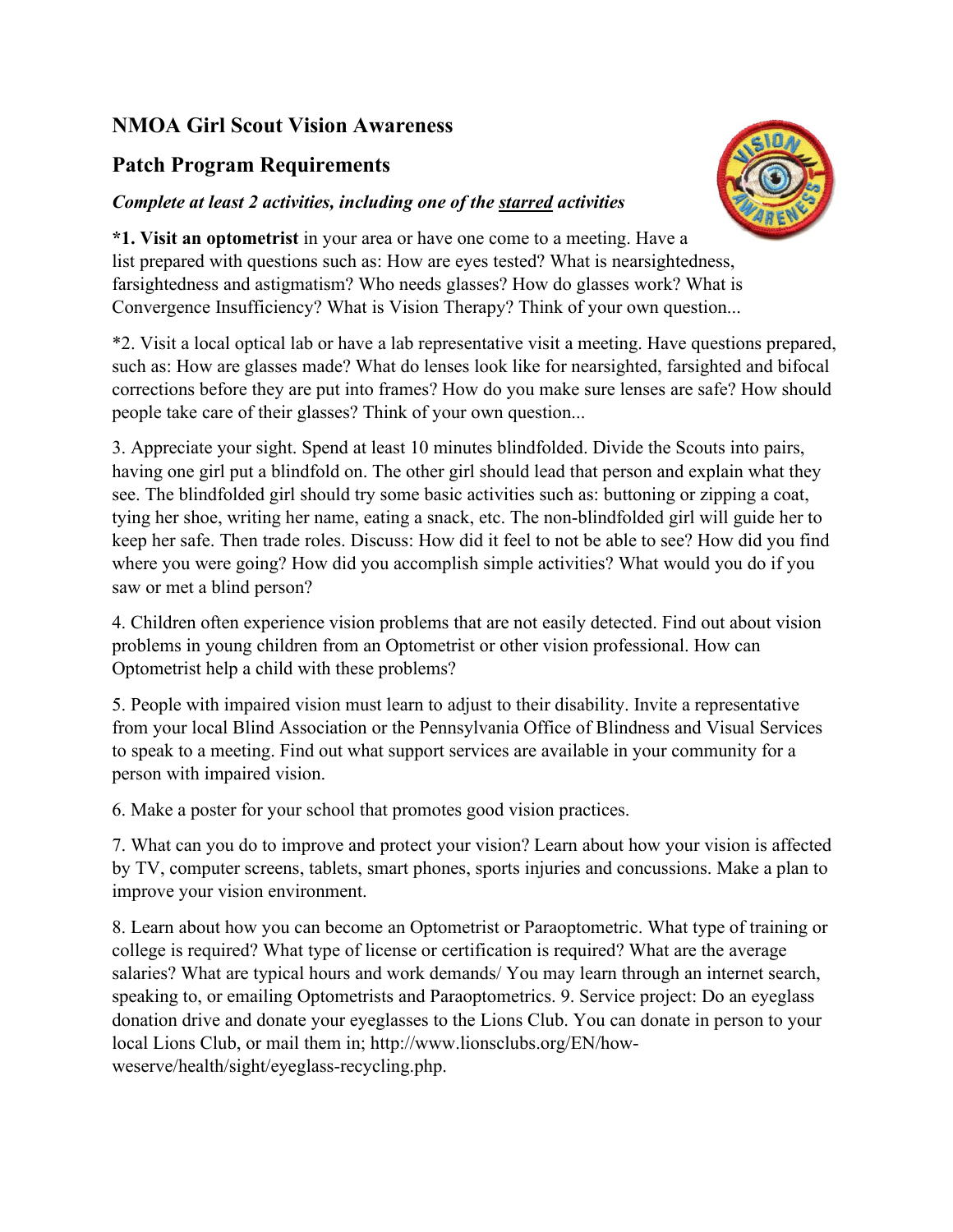## **Vision Awareness Patch Program – Information Resources**

Optometrist: An optometrist is a state licensed independent health care provider who examines, diagnoses, treats, and manages diseases and disorders of the visual system, the eye and associated structures, as well as diagnoses related systemic conditions. Optometrists provide comprehensive eye health and vision exams; detect general health problems; and prescribe glasses, contact lenses, ocular medications and vision therapy. In some states, optometrists perform simple ocular surgery and laser procedures. An optometrist, in most cases, has completed a four-year undergraduate degree, four more years of optometry school, and an optional one-year post graduate residency program.

**Opthalmologist**: An ophthalmologist is a physician (doctor of medicine, MD, or doctor of osteopathy, DO) who specializes in the medical and surgical care of the eye and visual system and in the treatment of eye diseases and injury. An ophthalmologist has in most cases completed four years of undergraduate study, four or more years of medical school, one year of internship and three or more years of specialized training in eye care, surgery and disease. They are state licensed as physicians and surgeons.

**Paraoptometric:** A person, who works under the direct supervision of a licensed doctor of optometry, collects patient data, administers routine and technical tests of the patient's visual capabilities, and assists in office management. The paraoptometric may assist the optometrist in providing primary patient care examination and treatment service, including contact lenses, low vision, vision therapy and ophthalmic dispensing and office management. State laws may limit, restrict or otherwise affect the duties that may be performed by a paraoptometric.

**Optician:** An optician prepares or dispenses eyeglasses, spectacles, lenses or related optical devices upon prescription to the intended wearer or users, or prescription from licensed physicians or licensed optometrists; or who duplicates, measures, adapts, fits and adjusts eyeglasses or lenses to the face. An optician makes, verifies and delivers frames and other specifically fabricated optical devices upon prescription from an optometrist or ophthalmologist. Opticians grind lenses and shape them to fit an eyeglass frame and adjust the finished product to fit the patient. Opticians may be apprenticeship trained or attend a community college program. Some states require opticians to be licensed.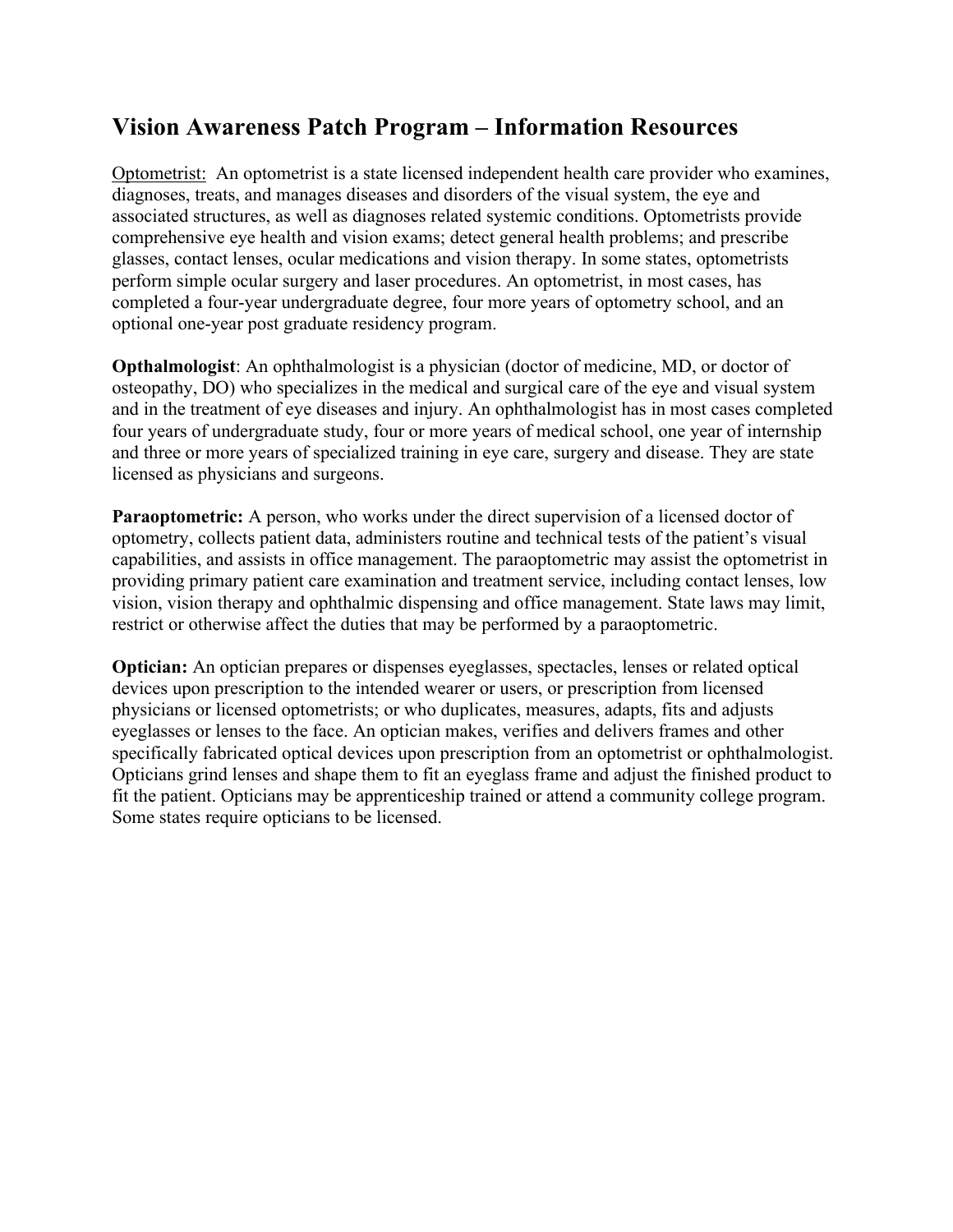### **Glossary of Common Eye & Vision Conditions**

**Accommodative Dysfunction:** An eye focusing problem that is unrelated to changes in the lens of the eye due to aging.

**Amblyopia**: Also known as lazy eye, the loss or lack of development of clear vision in just one eye not due to eye health problems. Eyeglasses or contact lenses can't fully correct the reduced vision caused by lazy eye.

**Astigmatism:** A vision condition that causes blurred vision due either to the irregular shape of the cornea (the clear front cover of the eye) or sometimes the curvature of the lens inside the eye.

**Blepharitis**: An inflammation of the eyelids and eyelashes causing red, irritated, itchy eyelids and dandrufflike scales on eyelashes.

**Cataract**: A cloudy or opaque area in the normally clear lens of the eye located behind the iris.

**Chalazion:** A slowly developing lump that forms due to blockage and swelling of an oil gland in the eyelid.

**Color Vision Deficiency**: The inability to distinguish certain shades of color. The term "color blindness" is also used to describe this visual condition, but very few people are completely color blind.

**Computer Vision Syndrome:** A group of eye and vision-related problems that result from prolonged computer use.

**Conjunctivitis:** A swelling or inflammation of the conjunctiva, the thin, transparent layer of tissue that lines the inner surface of the eyelid and covers the white part of the eye. Causes may or may not be infectious.

**Convergence Insufficiency:** An eye coordination problem in which the eyes drift outward when reading or doing close work. Corneal Abrasion A cut or scratch on the cornea, the clear front cover of the eye. Crossed Eyes See strabismus

**Diabetic Retinopathy:** A condition occurring in people with diabetes. It causes progressive damage to the retina, the light-sensitive lining at the back of the eye. Dry Eye A condition in which there are insufficient tears to lubricate and nourish the eye. Farsightedness See hyperopia

**Floaters & Spots:** The shadowy images that appear in the field of vision caused by particles floating in the fluid that fills the inside of the eye.

**Glaucoma:** A group of disorders leading to progressive damage to the optic nerve. It is characterized by loss of nerve tissue that results in vision loss.

**Hordeolum:** An infection of an oil gland in the eyelid.

**Hyperopia**: A vision condition in which distant objects are seen clearly, but close objects are blurred.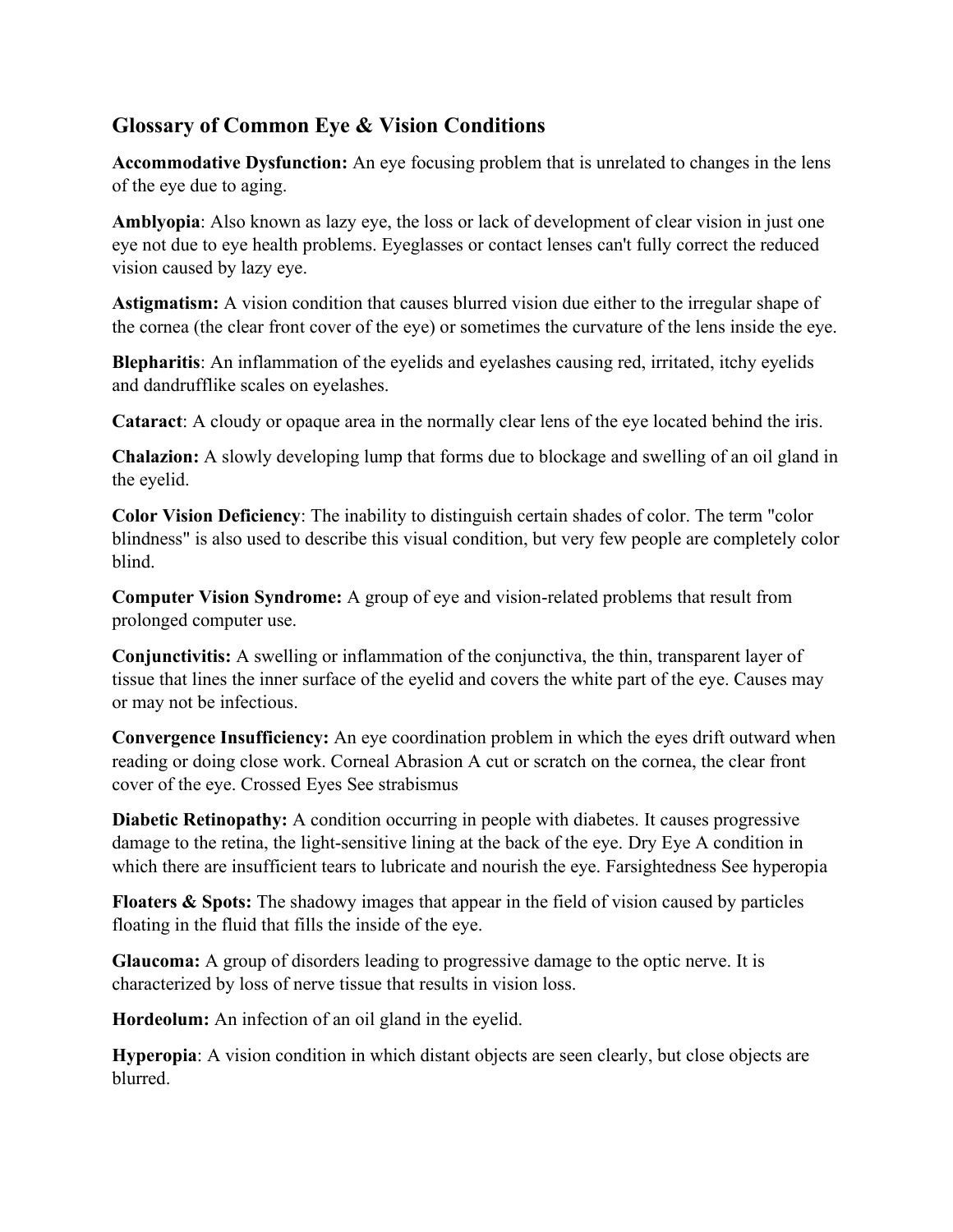**Keratitis:** An inflammation or swelling of the cornea, the clear front cover of the eye.

**Keratoconus:** An eye disorder causing progressive thinning and bulging of the cornea, the clear front cover of the eye.

**Lazy Eye:** See amblyopia

**Learning-related Vision Problems:** Vision disorders that interfere with reading and learning.

**Macular Degeneration:** An eye disease affecting the macula (the center of the light-sensitive retina at the back of the eye), causing loss of central vision.

**Migraine with Aura:** A type of severe headache accompanied by various visual symptoms.

**Myokymia:** Myokymia of the lid is a unilateral and uncontrollable lid twitch or tic that is not caused by disease or pathology. It is thought to be brought on by stress and other similar issues and resolves on its own with time.

**Myopia:** See nearsightedness

**Nearsightedness:** A vision condition in which close objects are seen clearly, but objects farther away are blurred.

**Nystagmus:** A vision condition in which the eyes make repetitive, uncontrolled movements, often resulting in reduced vision.

**Ocular Allergies:** The abnormal response of sensitive eyes to contact with allergens and other irritating substances.

**Ocular Hypertension**: An increase in the pressure inside the eye above the range considered normal without any detectable changes in vision or damage to the structures of the eye.

**Ocular Migraine:** Visual disturbance similar to what can occur with a migraine but without the headache. This visual disturbance can be alarming.

**Pinguecula:** An abnormal growth of tissue on the conjunctiva, the clear membrane that covers the white of the eye.

**Presbyopia:** An age-related vision condition in which the eye gradually loses the ability to focus on near objects.

**Pterygium:** An abnormal growth of tissue on the conjunctiva (the clear membrane that covers the white of the eye) and the adjacent cornea (the clear front surface of the eye).

**Ptosis:** A drooping of the upper eyelid. Retinal Detachment A tearing or separation of the retina (the light-sensitive lining at the back of the eye) from the underlying tissue.

**Retinitis Pigmentosa:** A group of inherited disorders of the retina (the light-sensitive lining at the back of the eye), which cause poor night vision and a progressive loss of side vision.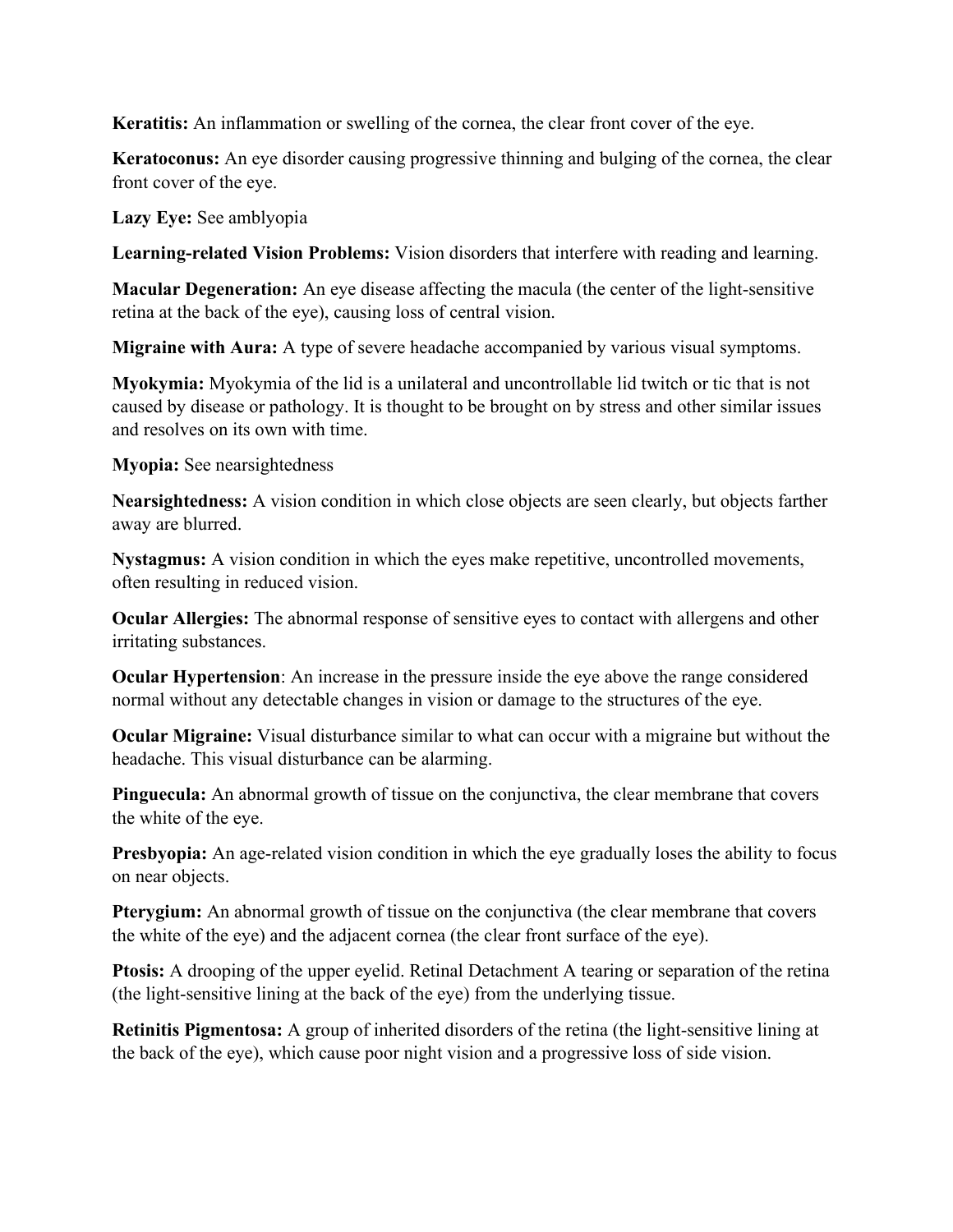**Retinoblastoma:** A rare type of eye cancer occurring in young children that develops in the retina, the light-sensitive lining at the back of the eye.

**Strabismus:** A condition in which both eyes do not look at the same place at the same time.

**Sty:** See hordeolum

**Subconjunctival Hemorrhage:** An accumulation of blood underneath the conjunctiva, the clear membrane covering the white part of the eye.

**Uveitis**: An inflammation of one or more of the structures that make up the uvea, the middle layer of the eye.

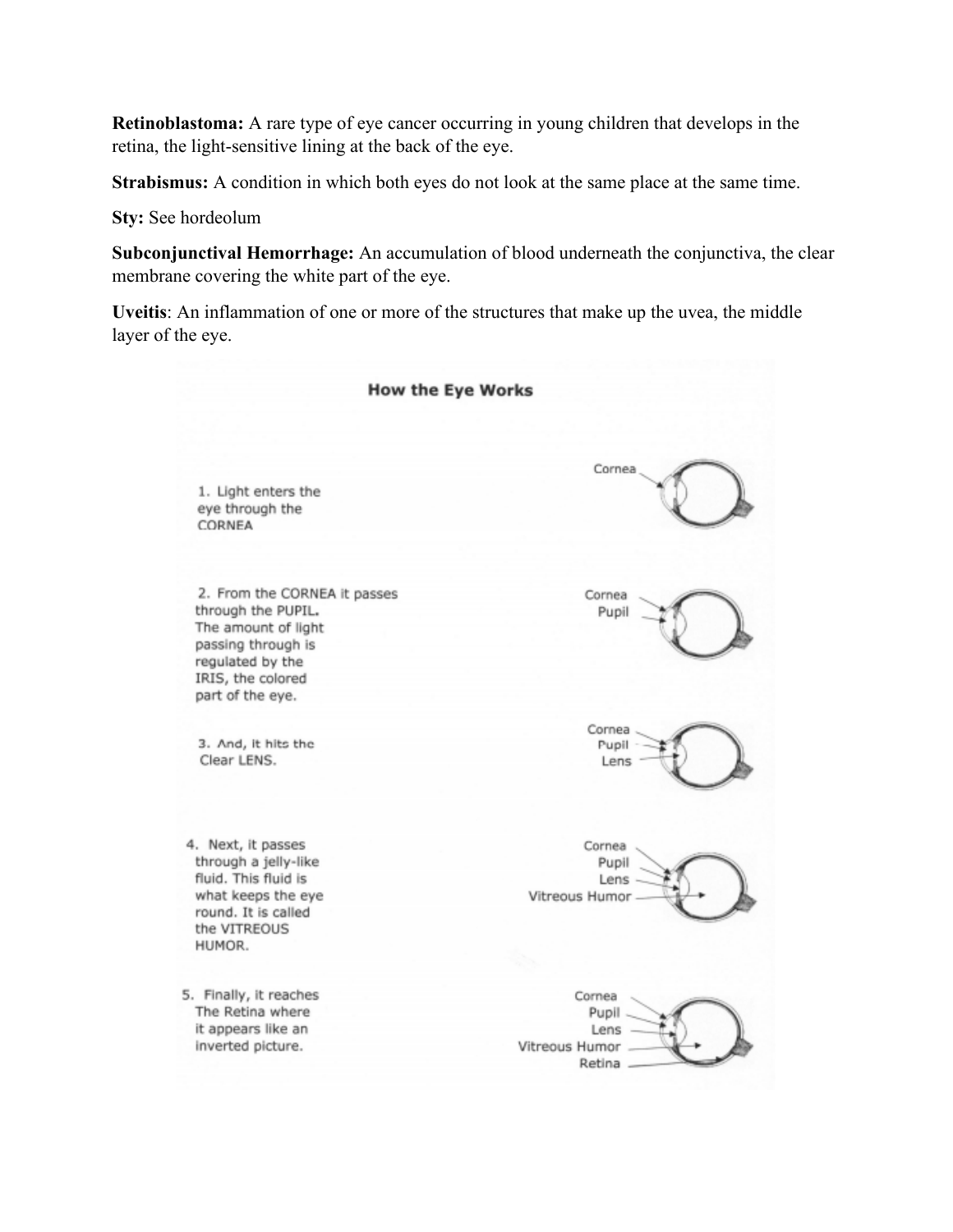# Your Eyes

Which part of your body lets you read the back of a cereal box, check out a rainbow, and see a softball heading your way? Which part lets you cry when you're sad and makes tears to protect itself? Which part has muscles that adjust to let you focus on things that are close up or far away?

If you guessed the eye, you're right! Your eyes are at work from the moment you wake up to the moment you close them to go to sleep. They take in tons of information about the world around you — shapes, colors, movements, and more. Then they send the information to your brain for processing so the brain knows what's going on outside of your body. You can see that the eye's pretty amazing. So, come on — let's take a tour of its many parts.





You can check out different parts of the eye by looking at your own eye in the mirror or by looking at (but not touching) a friend's eye. Some of the eye's parts are easy to see, so most friends will say OK. Most friends won't say OK if you ask to see their liver!

The eye is about as big as a ping-pong ball and sits in a little hollow area (the eye socket) in the skull. The eyelid protects the front part of the eye. The lid helps keep the eye clean and moist by opening and shutting several times a minute. This is called blinking, and it's both a voluntary and involuntary action, meaning you can blink whenever you want to, but it also happens without you even thinking about it.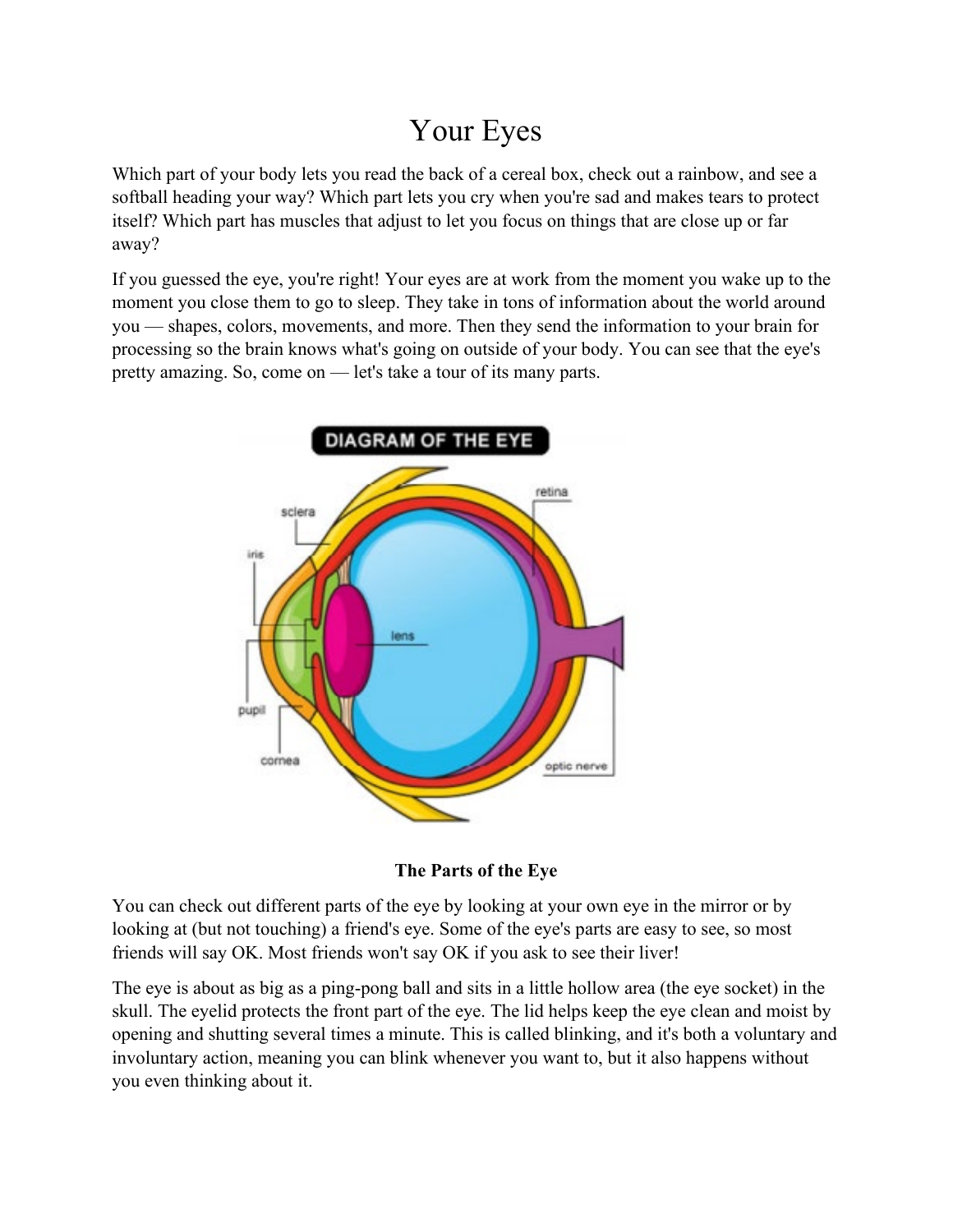The eyelid also has great reflexes, which are automatic body responses, that protect the eye. When you step into bright light, for example, the eyelids squeeze together tightly to protect your eyes until they can adjust to the light. And if you flutter your fingers close (but not too close!) to your friend's eyes, you'll be sure to see your friend's eyes blink. Your friend's eyelids shut automatically to protect the eye from possible danger.

And speaking of fluttering, don't forget eyelashes. They work with the eyelids to keep dirt and other unwanted stuff out of your eyes.

The white part of the eyeball is called the sclera (say: SKLAIR-uh). The sclera is made of a tough material and has the important job of covering most of the eyeball. Think of the sclera as your eyeball's outer coat. Look very closely at the white of the eye, and you'll see lines that look like tiny pink threads. These are blood vessels, the tiny tubes that deliver blood, to the sclera.

The cornea (say: KOR-nee-uh), a transparent dome, sits in front of the colored part of the eye. The cornea helps the eye focus as light makes its way through. It is a very important part of the eye, but you can hardly see it because it's made of clear tissue. Like clear glass, the cornea gives your eye a clear window to view the world through.

The Colorful Part Behind the cornea are the iris, the pupil, and the anterior chamber. The iris (say: EYE-riss) is the colorful part of the eye. When we say a person has blue eyes, we really mean the person has blue irises! The iris has muscles attached to it that change its shape. This allows the iris to control how much light goes through the pupil (say: PYOO-pul).

The pupil is the black circle in the center of the iris, which is really an opening in the iris, and it lets light enter the eye. To see how this works, use a small flashlight to see how your eyes or a friend's eyes respond to changes in brightness. The pupils will get smaller when the light shines near them and they'll open wider when the light is gone.

The anterior (say: AN-teer-ee-ur) chamber is the space between the cornea and the iris. This space is filled with a special transparent fluid that nourishes the eye and keeps it healthy.

**Light, Lens, Action FUN FACT!!** When light passes through the eye's lens and the image hits the retina, the image is actually upside down! So the message that the optic nerve brings the brain is upside down, too. But luckily, your brain knows how to flip the image over so it's rightside up.

These next parts are really cool, but you can't see them with just your own eyes!

Doctors use special microscopes to look at these inner parts of the eye, such as the lens. After light enters the pupil, it hits the lens. The lens sits behind the iris and is clear and colorless. The lens' job is to focus light rays on the back of the eyeball — a part called the retina (say: RET-inuh). The lens works much like the lens of a movie projector at the movies. Next time you sit in the dark theater, look behind you at the stream of light coming from the projection booth. This light goes through a powerful lens, which is focusing the images onto the screen, so you can see the movie clearly. In the eye's case, however, the film screen is your retina. Your retina is in the very back of the eye. It holds millions of cells that are sensitive to light. The retina takes the light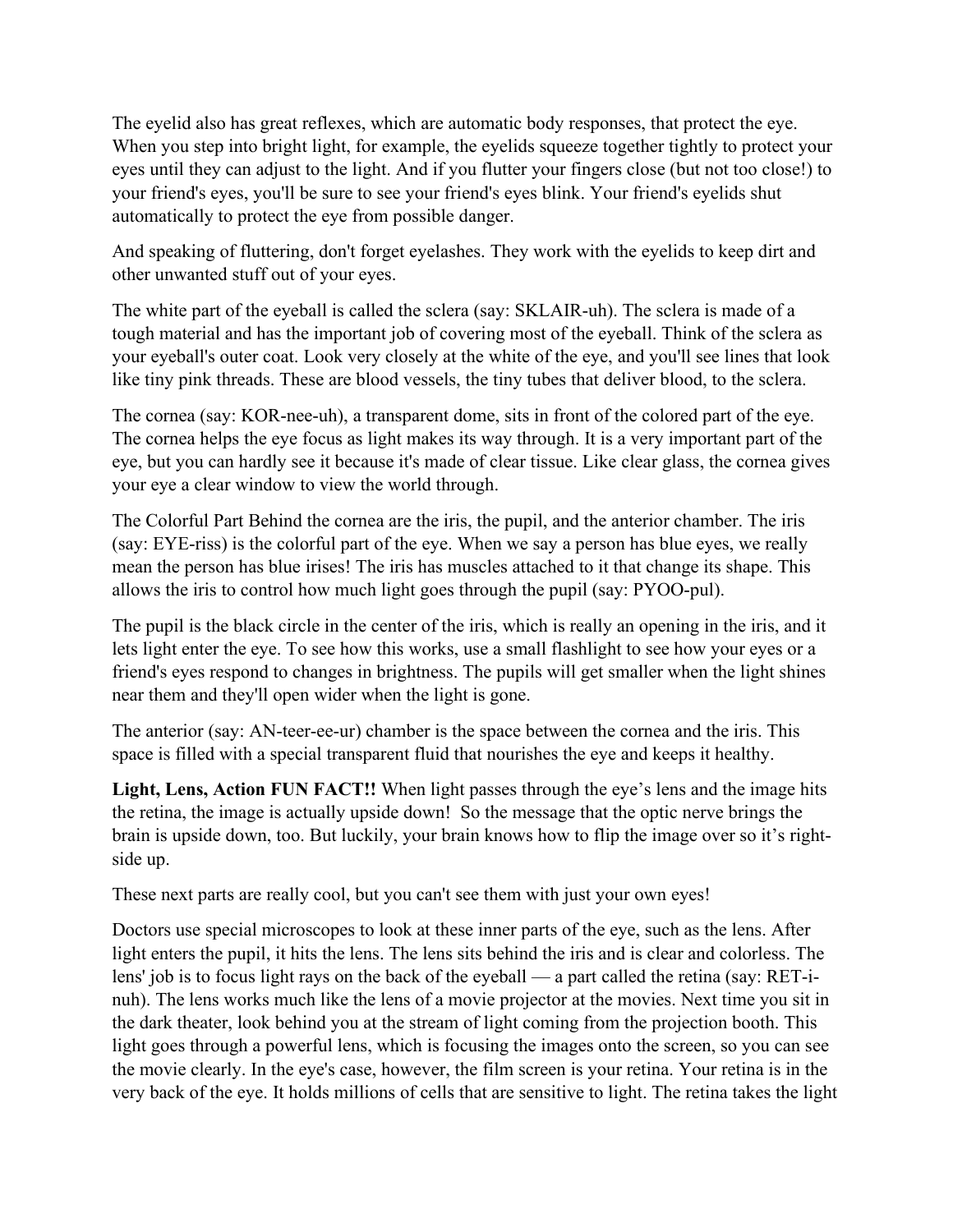the eye receives and changes it into nerve signals so the brain can understand what the eye is seeing.

**A Muscle Makes It Work** - The lens is suspended in the eye by a bunch of fibers. These fibers are attached to a muscle called the ciliary (say: SIL-eeair-ee) muscle. The ciliary muscle has the amazing job of changing the shape of the lens. That's right — the lens actually changes shape right inside your eye! Try looking away from your computer and focusing on something way across the room. Even though you didn't feel a thing, the shape of your lenses changed. When you look at things up close, the lens becomes thicker to focus the correct image onto the retina. When you look at things far away, the lens becomes thinner.

The biggest part of the eye sits behind the lens and is called the vitreous (say: VIH-tree-us) body. The vitreous body forms two thirds of the eye's volume and gives the eye its shape. It's filled with a clear, jelly-like material called the vitreous humor. Ever touch toy eyeballs in a store? Sometimes they're kind of squishy — that's because they're made to feel like they're filled with vitreous humor. In a real eye, after light passes through the lens, it shines straight through the vitreous humor to the back of the eye.

**Rods and Cones Process Light** - The retina uses special cells called rods and cones to process light. Just how many rods and cones does your retina have? How about 120 million rods and 7 million cones — in each eye! Rods see in black, white, and shades of gray and tell us the form or shape that something has. Rods can't tell the difference between colors, but they are supersensitive, allowing us to see when it's very dark. Cones sense color and they need more light than rods to work well. Cones are most helpful in normal or bright light. The retina has three types of cones. Each cone type is sensitive to one of three different colors — red, green, or blue — to help you see different ranges of color. Together, these cones can sense combinations of light waves that enable our eyes to see millions of colors.

**Helping You See It All** - Rods and cones process the light to give you the total picture. You're able to see that your friend has brown skin and is wearing a blue hat while he tosses an orange basketball. Sometimes someone's eyeball shape makes it difficult for the cornea, lens, and retina to work perfectly as a team. When this happens, some of what the person sees will be out of focus. To correct this fuzzy vision, many people, including many kids, wear glasses. Glasses help the eyes focus images correctly on the retina and allow someone to see clearly. As adults get older, their eyes lose the ability to focus well and they often need glasses to see things up close or far away. Most older people you know — like your grandparents — probably wear glasses.

**To the Brain!** Think of the optic nerve as the great messenger in the back of your eye. The rods and cones of the retina change the colors and shapes you see into millions of nerve messages. Then, the optic nerve carries those messages from the eye to the brain! The optic nerve serves as a high-speed telephone line connecting the eye to the brain. When you see an image, your eye "telephones" your brain with a report on what you are seeing so the brain can translate that report into "cat," "apple," or "bicycle," or whatever the case may be.

**Have No Fear, You Have Tears** For crying out loud, the eye has its own special bathing system — tears! Above the outer corner of each eye are the lacrimal (say: LAK-ruh-mul) glands, which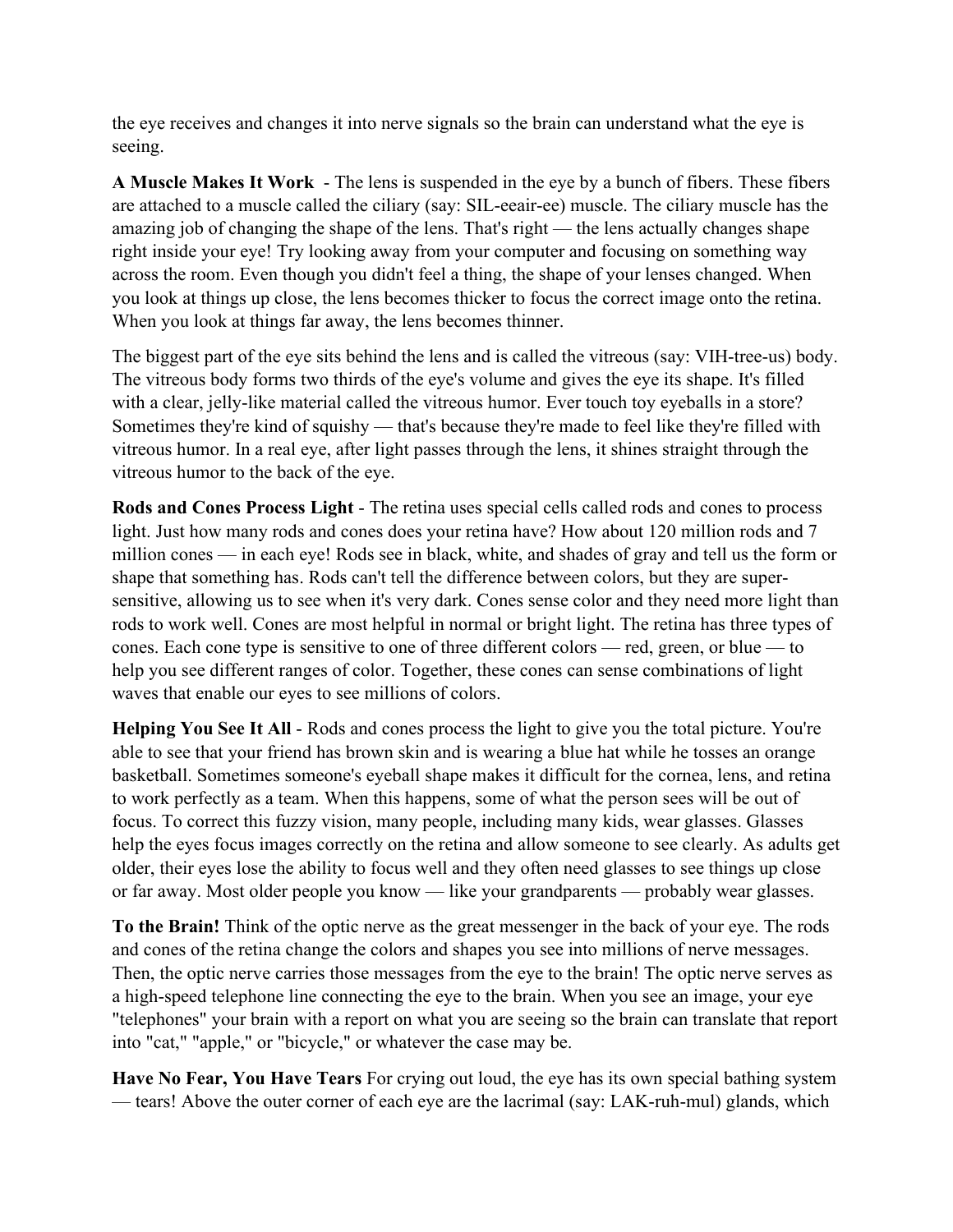make tears. Every time you blink your eye, a tiny bit of tear fluid comes out of your upper eyelid. It helps wash away germs, dust, or other particles that don't belong in your eye. Tears also keep your eye from drying out. Then the fluid drains out of your eye by going into the lacrimal duct (this is also called the tear duct). You can see the opening of your tear duct if you very gently pull down the inside corner of your eye. When you see a tiny little hole, you've found the tear duct. Your eyes sometimes make more tear fluid than normal to protect themselves. This may have happened to you if you've been poked in the eye, if you've been in a dusty or smoking area, or if you've been near someone who's cutting onions. And how about the last time you felt sad, scared, or upset? Your eyes got a message from your brain to make you cry, and the lacrimal glands made many, many tears.

#### **Your eyes do some great things for you, so take these steps to protect them:**

• Wear protective goggles in classes where debris or chemicals could go flying, such as wood shop, metal shop, science lab, or art.

• Wear eye protection when playing racquetball, hockey, skiing, or other sports that could injure your eyes.

• Wear sunglasses. Too much light can damage your eyes and cause vision problems later in life. For instance, a lens could get cloudy, causing a cataract. A cataract prevents light from reaching the retina and makes it difficult to see.

#### **The eyes you have will be yours forever –**

#### **treat them right and they'll never be out of sight!**

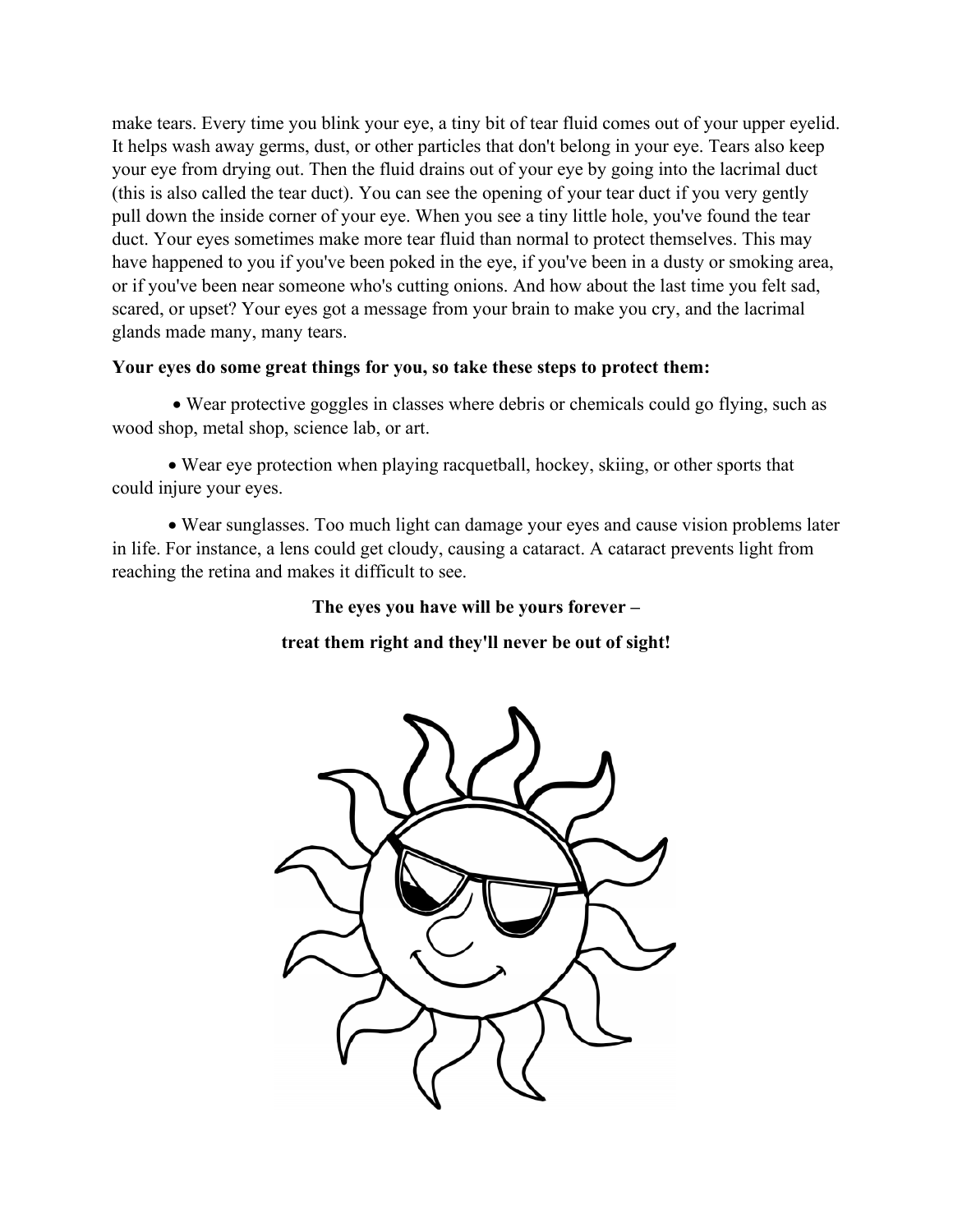# **Eyes in Action**

We all use our eyes differently. The way we use them depends on our jobs, habits and leisure activities. To get an idea of the many ways your eyes help you every day, fill in the blanks below.

1. Today I used my eyes at home to do the following:

2. Today I used my eyes during leisure time to do the following:

3. Today I used by eyes at work/school to do the following:



Look over the items you listed above. Now complete the following: 1. At home, I take care of my eyes by

2. At school/work, I take care of my eyes by

3. During leisure activities, I take care of my eyes by

Now examine what you have written about how you take care of your eyes, then complete the following.

1. I am MOST CONCERNED about taking care of my eyes at HOME, WORK, SCHOOL, LEISURE (circle one) because

2. To reduce my concern, I am going to do the following: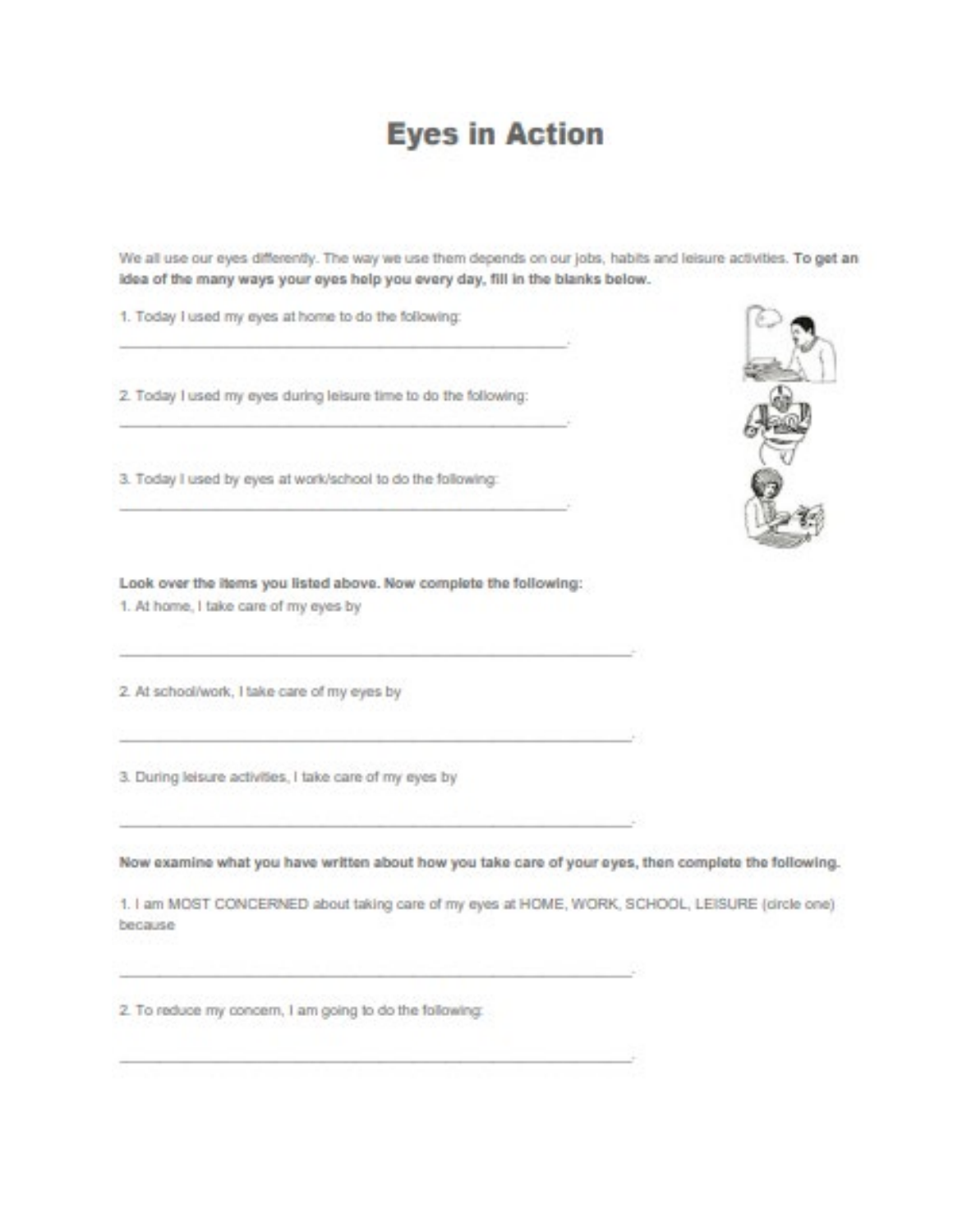# **Focus on Seeing**

To see objects that are close up the eye's lens must change shape according to the distance involved. The drawings show how lenses that are functioning correctly change shape to give a clear image. Look over the illustrations carefully and then fill in the statements to make them correct.

| Mallaxed Cilliary Mascle<br>-Taut Fibers<br><b>Released L</b>                                                              |                                                                                                                       |  |
|----------------------------------------------------------------------------------------------------------------------------|-----------------------------------------------------------------------------------------------------------------------|--|
| <b>Contracted Citiary Mescle</b><br>Slack Fibers<br>Thickened Lens<br>Nasar Otto<br>1. The shape of the lens is changed by | Object                                                                                                                |  |
| 2. For the image to be in focus, it must fall on the                                                                       |                                                                                                                       |  |
| 3. After passing through the lens, the position of the image is                                                            |                                                                                                                       |  |
|                                                                                                                            | 4. For nearsighted people, the eyeball may be too long and the image will fall in an af the                           |  |
|                                                                                                                            | 5. For farsighted people, the eyeball may be too short and the image will fall in of the                              |  |
| 6. You might be                                                                                                            | If objects in the distance appear blurred.                                                                            |  |
| nearsightedness and farsightedness with glass or plastic<br><b>ANSWERS:</b>                                                | 7. Since focusing of an image in the eye is caused by the bending of light rays, your doctor of optometry can correct |  |

ollary muscles retina inverted or upside down. front, retinal back, retina: nearsighted or myopic lenses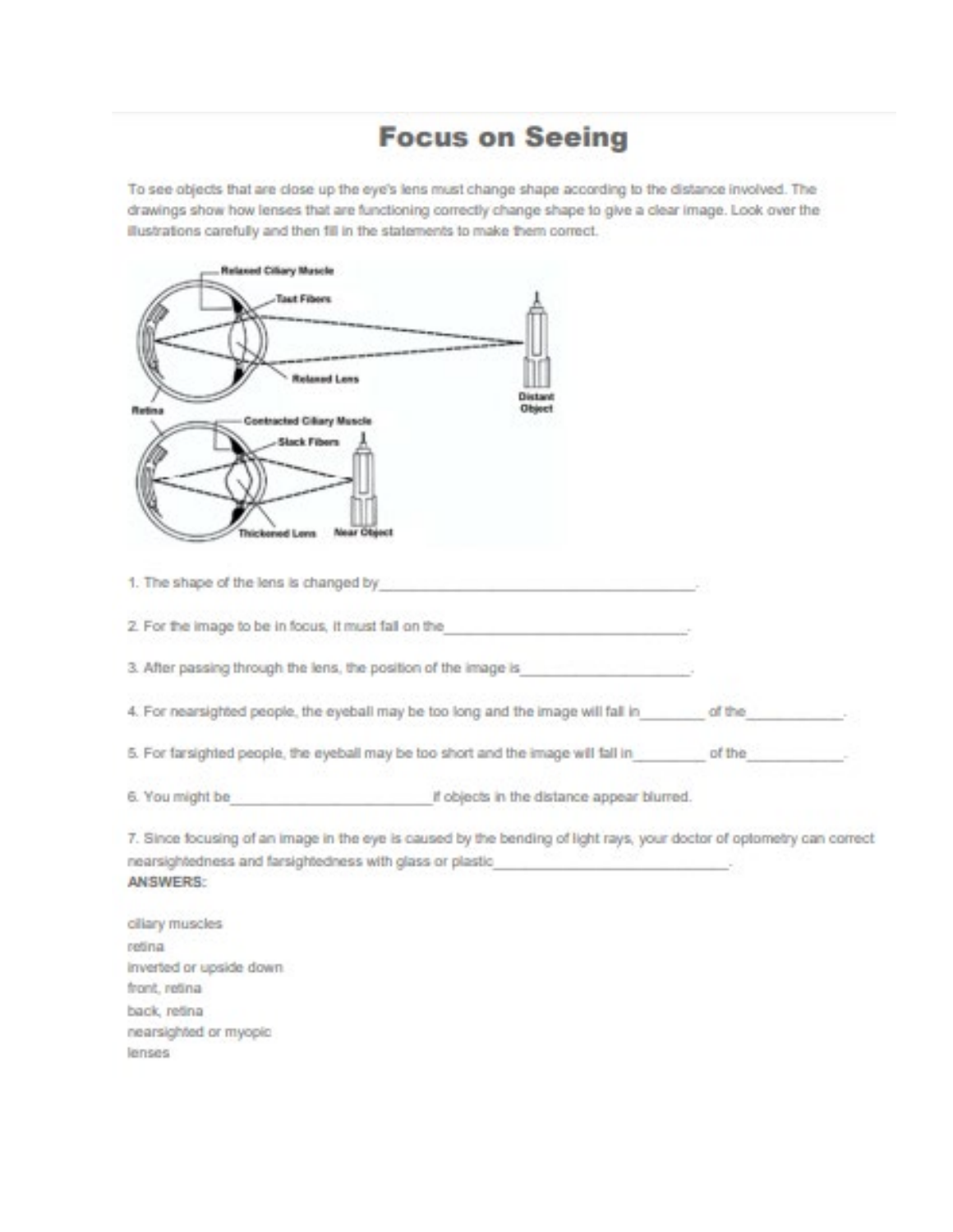# Your Eye-Q Test

How well do you understand your eyes? Find out by taking this test.

Check the True or False box next to each statement. When you are finished, find the correct answers at the bottom of the page.

Grade yourself as follows: 19-20, I understand my eyes very well; 17-18, my view of my eyes is pretty clear; 15-16, my concept of my eyes is a little fuzzy; 13-14, the way I see my eyes could use a little correcting; and 12 or under, I need a much better understanding of my eyes.



#### **True False Questions**

- 1. At a distance of 10 inches, my eyes can detect an object as small as four thousandths of an inch.
- 2. My eyes can distinguish only four colors.
- 3. My eyes can see a candle 14 miles away.
- 4. Ten percent of what I know comes through my eyes.
- 5. Reading in dim light can strain my eyes.
- 6. When watching TV, I should sit a distance equal to twice the width of the screen.
- 7. Too little vitamin A in my diet can cause reduced night vision.
- 8. Dilation of the pupils allows my doctor to better view the inside of my eyes.
- 9. The best color for sunglasses is blue.
- 10. Tears contain substances that slow bacterial growth.
- 11. My eyelids work much like a car's windshield wipers.
- 12. Sunglasses will allow me to look directly at the sun.
- 13. Many eveglass prescriptions are identical.
- 14. Smoking can affect my vision.
- 15. If I have 20/20 vision, I don't have any eye problems.
- 16. Air pollution affects only my lungs and breathing.
- 17. If I am nearsighted, I see near objects more clearly than distant ones.
- 18. If I am farsighted, I see distant objects more clearly than near ones.
- 19. Glaucoma is a serious eye disease that can cause blindness.
- 20. Regular eye examinations can help protect my eyes and general health.

ANSWERS: 1.T. 2.F. 3.T. 4.F. 5.F. 6.F. 7.T. 8.T. 9.F. 10.T. 11.T. 12.F. 13.F. 14.T. 15.F. 16.F. 17.T. 18.T. 19.T. 20.T.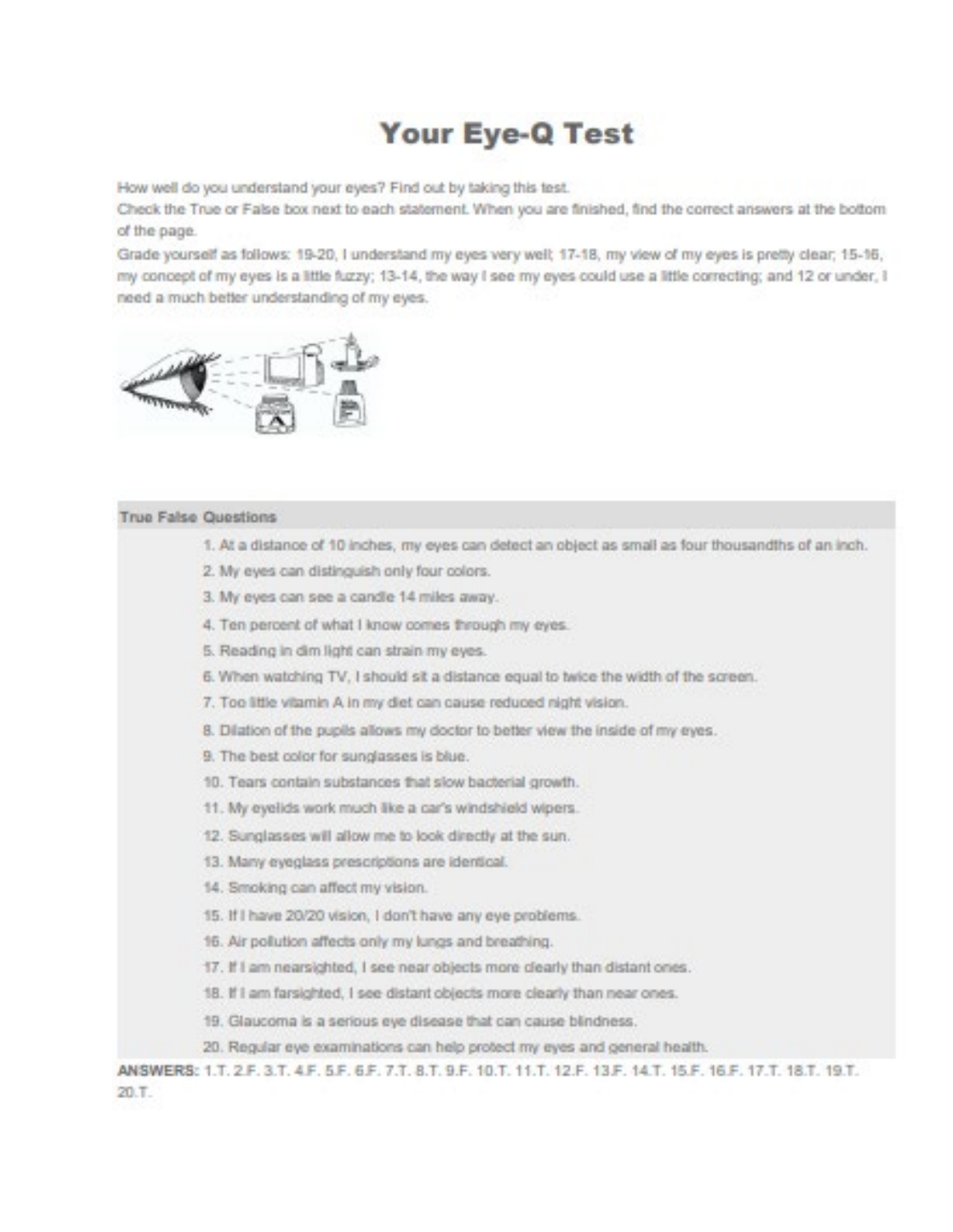# **How the Eyes Work**

Below is a drawing of the eye with some important parts numbered. Write the names of the parts of the eye and their functions in the proper boxes. The clue list is there to help you.



| Number                  | Part Name                        | <b>Function</b> |  |
|-------------------------|----------------------------------|-----------------|--|
| <b>CONTRACTOR</b><br>d. |                                  |                 |  |
| $\overline{\omega}$     |                                  |                 |  |
| $\bar{a}$               |                                  |                 |  |
| $\frac{4}{3}$           |                                  |                 |  |
| $\mathbb S$             |                                  |                 |  |
| 6                       |                                  |                 |  |
| $\mathcal{F}$           |                                  |                 |  |
| Part Names              | Functions:                       |                 |  |
| Lens                    | Contains cells that detect light |                 |  |
| Retina                  | Opening to the inner eye         |                 |  |
| Callary Muscle-         | Controls the size of the regul   |                 |  |

| <b>ALCOHOL: Y POTATOLIC</b> | PODURIOUS RISE SEES OF BALL DEEPL                           |
|-----------------------------|-------------------------------------------------------------|
| Optic Nerve                 | Focuses image of object                                     |
| Pupil                       | Controls shape of lens                                      |
| Cornea                      | Transmits information to brain                              |
|                             | Outermost transparent layer of eye, begins focusing process |

#### ANSWERS:

- 1. Comea. Outermost transparent layer of eye. Begins focusing process.
- 2. Pupil. Opening to the inner eye.
- 3. Iris. Controls size of pupil.
- 4. Lens. Focuses image of object (on retina).
- 5. Retina. Contains cells that detect light.
- 6. Ciliary muscle. Controls shape of the eye.
- 7. Optic Nerve. Transmits information to the brain.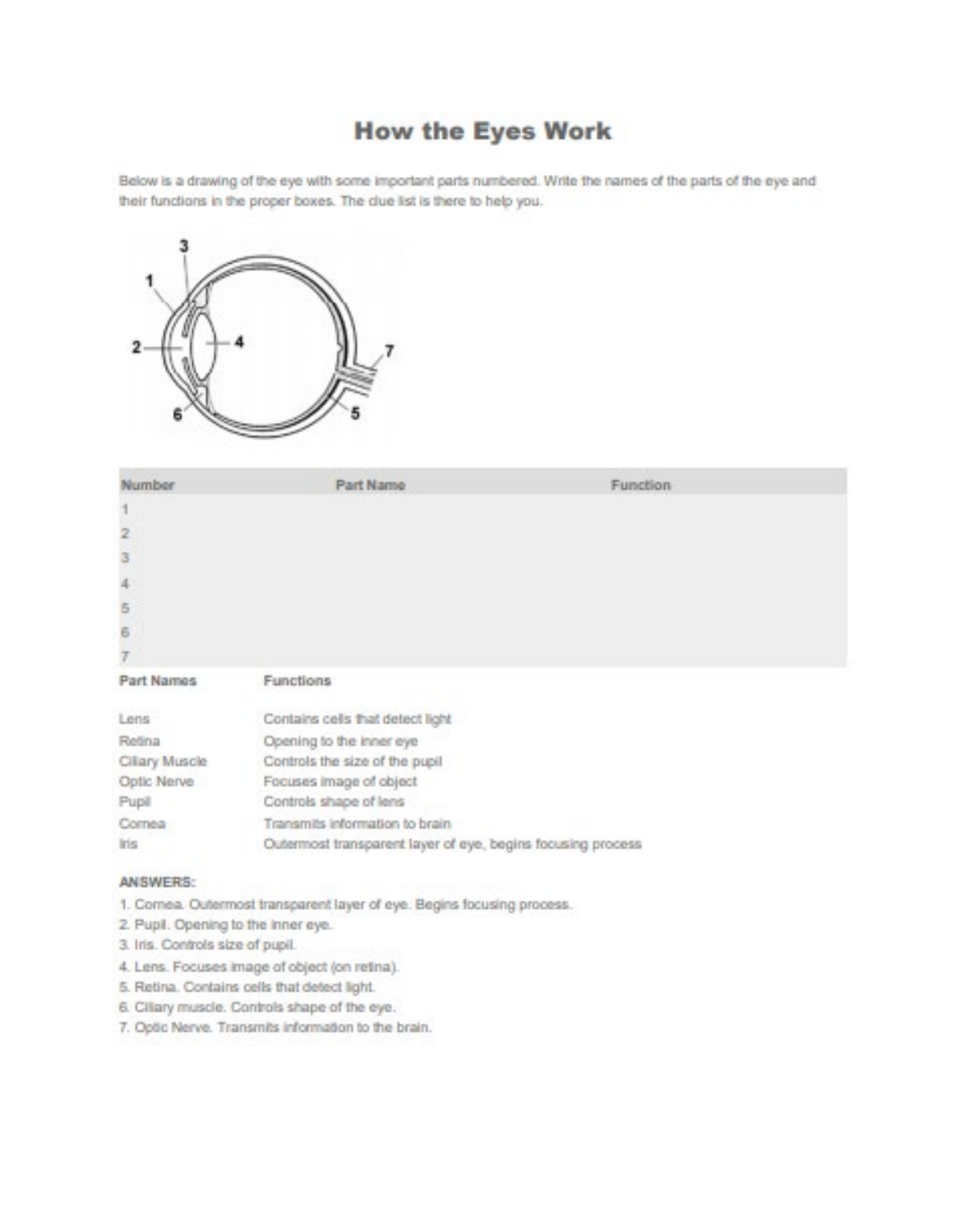# **What It's Like to Be Color Deficient.**

If your clothes don't match, someone might have teased you about being color blind. But some people *really are* color blind or more correctly COLOR DEFICIENT. They are not blind and it doesn't mean they can't see any color at all, like a black and white movie. It means that they have trouble seeing the difference between certain colors.

Being visually color deficient can make it tricky to match your shirt and pants, but it's not a serious problem. People who are color deficient absolutely can do normal stuff, even drive. Most color-deficient people can't tell the difference between red or green, but they can learn to respond to the way the traffic signal lights up — the red light is generally on top and green is on the bottom.

**Cones and Color** To understand what causes color deficiency, you need to know about the cones in your eyes. Cones in your eyes? Yes, but they're very small. These cones are cells on your retina, an area the size of a postage stamp that's at the back of your eye. You have "red," "blue," and "green" cones, which are sensitive to those colors and combinations of them. You need all three types to see colors properly. When your cones don't work properly, or you don't have the right combination, your brain doesn't get the right message about which colors you're seeing. To someone who's color deficient, a green leaf might look tan or gray.

**Color Deficiency Is Passed Down** Color deficiency is almost always an inherited trait, which means you get it from your parents. You get inherited traits through genes, which determine everything about your body, including how tall you'll be and whether your hair will be straight or curly. Eye doctors (and some school nurses) test for color deficiency by showing a picture made up of different colored dots, like the one above. Someone who can't see the picture or number within the dots may be color deficient. Boys are far more likely to be color deficient. In fact, if you know 12 boys, one of them is probably at least a little color deficient. So, girls, the next time a boy asks you if something matches, you'd better lend him a hand!



**The New Mexico Optometric Association**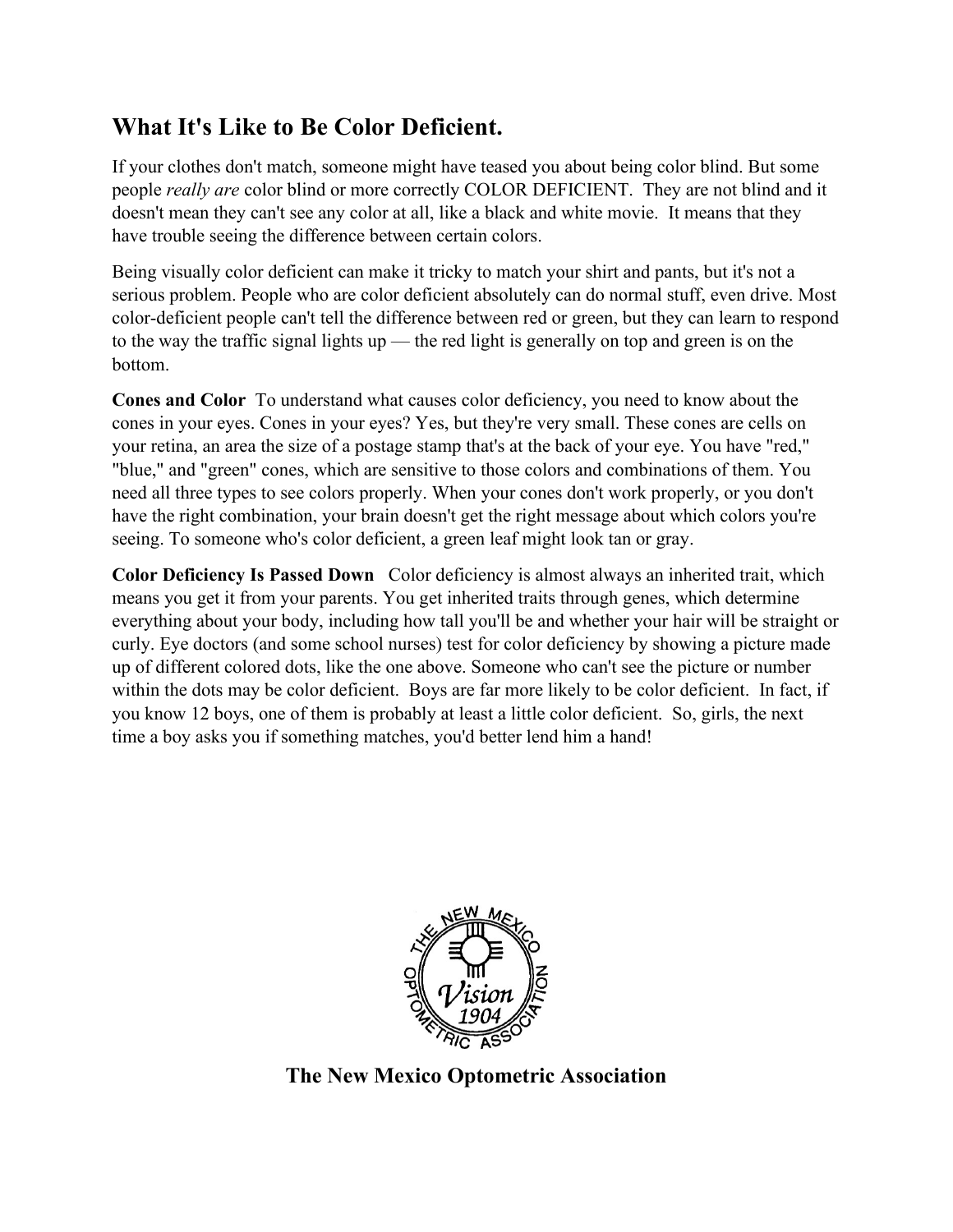

|              |  |  |  |  |  |  | <b>SURFEDENTULTAL</b>         |                                           |
|--------------|--|--|--|--|--|--|-------------------------------|-------------------------------------------|
|              |  |  |  |  |  |  | <b>ENDOWOUPDS&gt;SER</b>      |                                           |
|              |  |  |  |  |  |  | NOUQUESWHUEDOZQ               | RODS<br>SCLERA<br>TEARS<br>VISION         |
|              |  |  |  |  |  |  | ETWARK ARK WHAT               |                                           |
|              |  |  |  |  |  |  | SURALL SULDONN                |                                           |
|              |  |  |  |  |  |  | <b>TOULYXHOWU SEIDA</b>       |                                           |
|              |  |  |  |  |  |  |                               |                                           |
|              |  |  |  |  |  |  | $-I Z X Z A Q W Z X Y U Z -$  | ASHES<br>ETINA<br>LENS                    |
|              |  |  |  |  |  |  | <b>GAHOH-3-4&gt;40HUK</b>     |                                           |
|              |  |  |  |  |  |  | <b>AINNTAY&gt;ZEQQXY-</b>     |                                           |
| list below   |  |  |  |  |  |  | UZKIWAW-LZDZAX-               |                                           |
|              |  |  |  |  |  |  | N X - Z W W W - S C X Q S U L |                                           |
|              |  |  |  |  |  |  |                               | <b>CORNEA</b><br>GLASSES<br>IRIS<br>CONES |
| Ind from the |  |  |  |  |  |  | UONUWQ>4>}DUZUU               |                                           |
|              |  |  |  |  |  |  | U W W D X K H H K L O Z B L U |                                           |

Eye: Word Find

Directions: Print out the word find. See how many words you can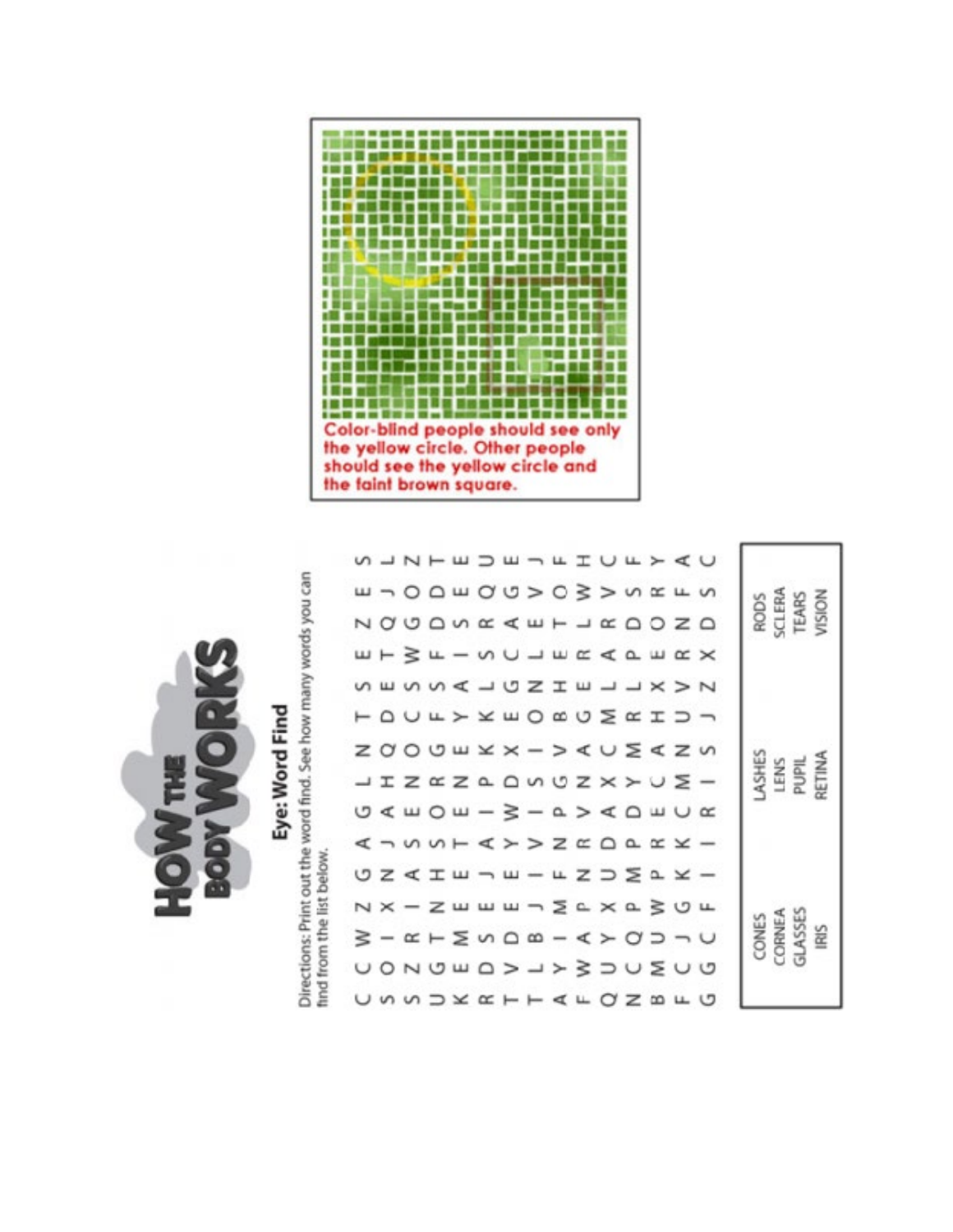

**The Eye** Directions: Print out and label the parts of the eye.



More useful information: [https://www.aoa.org/patients-and-public/resources-for-teachers/how](https://www.aoa.org/patients-and-public/resources-for-teachers/how-your-eyes-work)[your-eyes-work](https://www.aoa.org/patients-and-public/resources-for-teachers/how-your-eyes-work)